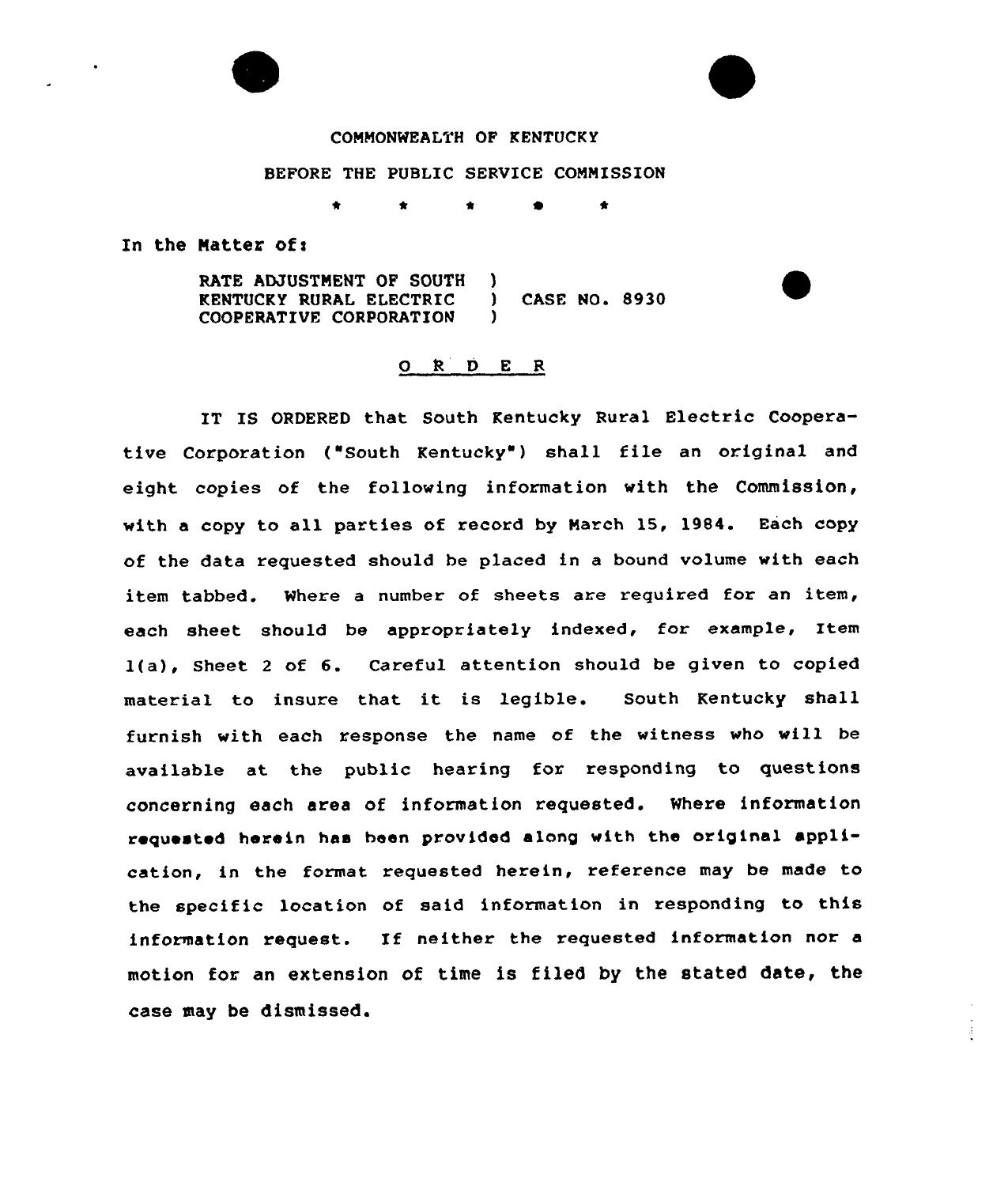1. South Kentucky in its balance sheet, Adjustment No. <sup>2</sup> has reduced its investment in United Utility Supply and KAEC to zero value. It is stated that this was done due to the inability of these organizations to redeem the allocated capital credits. The Commission, in Case No. 8778, The Adjustment of Rates of Salt River Rural Electric Cooperative Corporation, stated that it is not convinced that these capital credits will never be paid or that they have no value. Provide all information or arguments available to South Kentucky in support of its adjustment.

 $\mathbf{A}$ 

2. In Exhibit J, Adjustment No. 12, concerning the computer expense reduction, software charges are projected at \$ 14,400 annually. Please explain why the expense for the purchase of software would continue to be \$14,400 annually after the software for the consumer billing application, the principal use of the computer, was purchased.

3. Supplies expense for the computer is estimated at \$ 18,000 in Adjustment No. 12, page 38 of 50, while on the following page, Item No. 9 shows estimated computer supplies of \$12,000. Please clarify this discrepancy.

4. Provide a copy of the wage and salary administration plan referred to in Response to Commission Request No. 2, Item No.  $11.$ 

5. Identify the total expense of the following advertisements shown in Exhibit 9. List the expense for each advertisement separately:

a) Radio message - Exhibit 9, page 11.

b) End use survey — Exhibit 9, page 12.

 $-2-$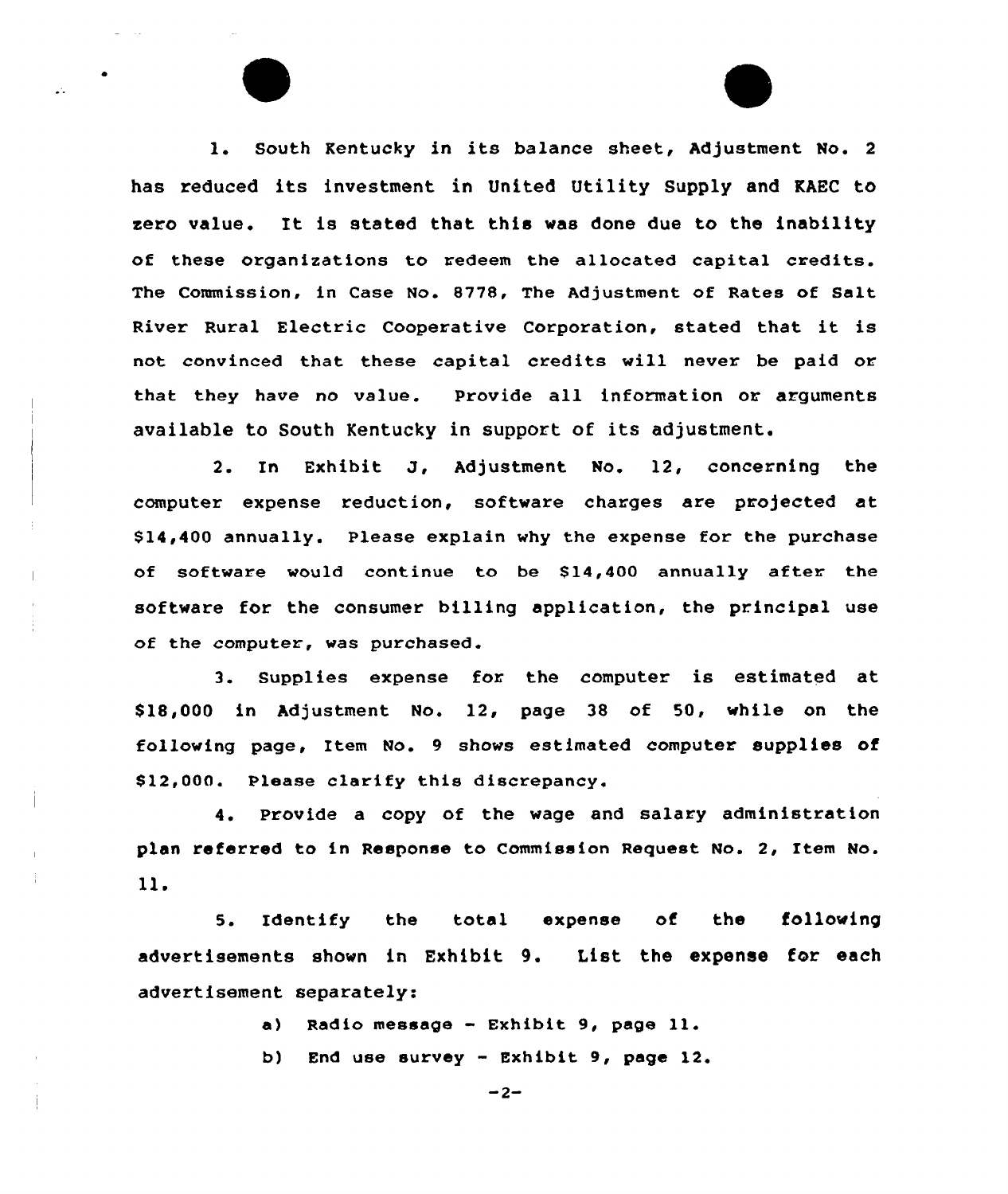6. As of April 30, 1983, the close of the test period in this case, south Kentucky had an equity ratio of approximately 37 percent after removal of accumulated generation and transmission capital credits. Given the equity level attained, what consideration has South Kentucky given to beginning the general rotation of capital credits to its members?

 $\mathbb{R}^2$ 

7. In response to Item No. 16 of Staff Information Request No. 2, South Kentucky stated that a composite depreciation rate of 3 percent was used for Distribution Plant.

Furnish workpapers showing how this 3 percent rate was calculated.

8. Provide copies of all cost of service or cost analyses used to determine the following pxoposed rate structures:

- a} Residential, Farm and Non-Schedule A Farm Service
- b} Residence with Contxolled Residence with Controlled Schedule WH<br>Water Heater
- c) Enexgy Efficient Residence Schedule EER

9. Provide electxic watex satuxation data fox current residential custcmers who would qualify for Residence With Controlled Water Heaters Tariff.

10. Provide workpapers used in deriving the .7 monthly kilowatt savings per customer on the Residence With Controlled Water Heaters Tariff.

11. If available, provide estimate of number of current customers eligible for Energy Efficient Residence Tariff.

$$
-3-
$$